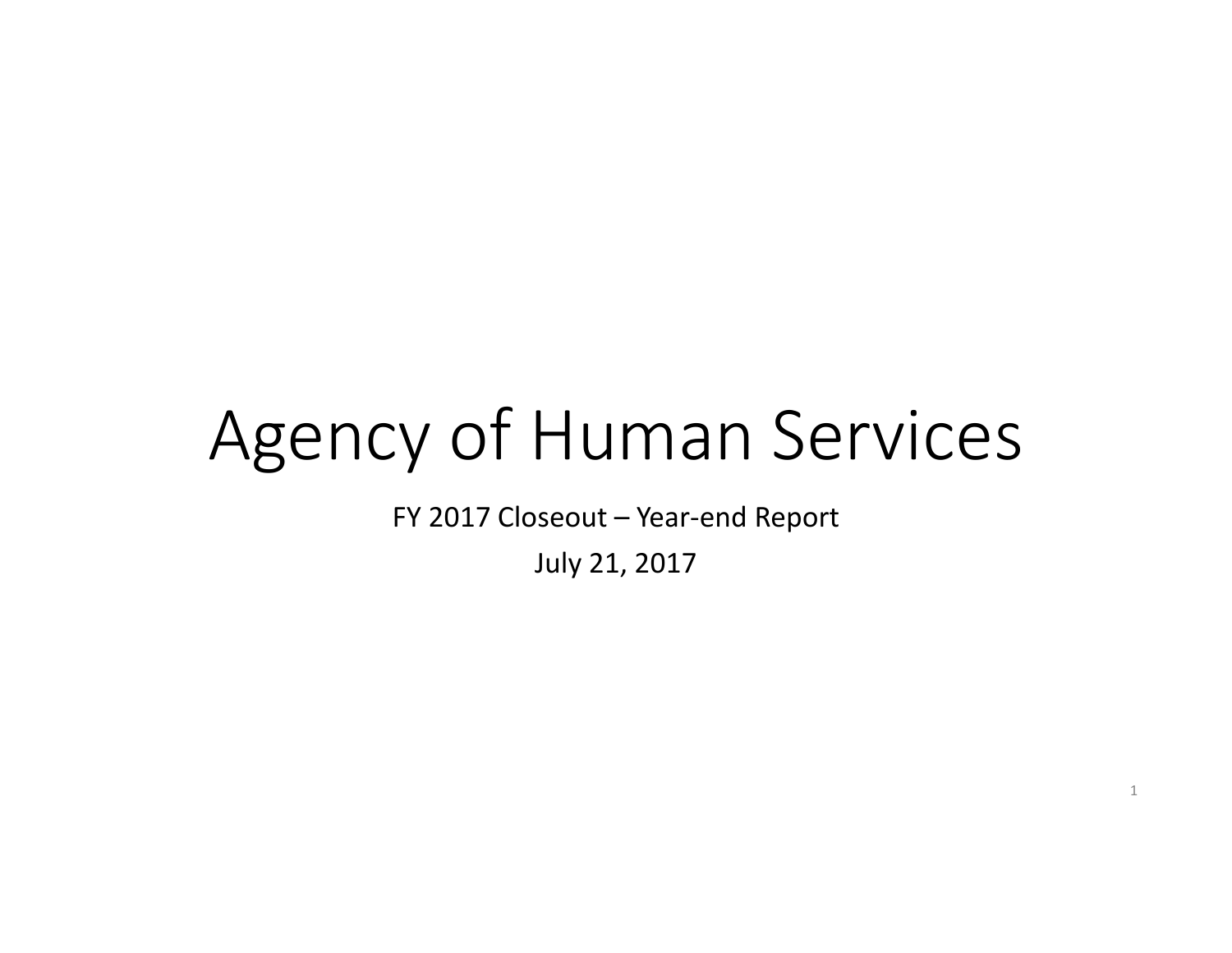## FY 2017 AHS Closeout – Spending Ended On or Below Target (unobligated GF balance of \$5.5M)

| <b>Department</b>      | <b>Total Expended Balance</b> | General Fund | General Fund<br><b>Obligations per</b><br><b>Act 85</b> | Federal<br>Surplus/ <deficit></deficit> | <b>Net Federal &amp; GF</b><br>Surplus/ <deficit></deficit> |
|------------------------|-------------------------------|--------------|---------------------------------------------------------|-----------------------------------------|-------------------------------------------------------------|
| <b>AHS Secretary's</b> |                               |              |                                                         |                                         |                                                             |
| <b>Office</b>          | \$1,595.7M                    | \$7.6M       | $-55.3M$                                                | \$.4M                                   | \$2.7M                                                      |
| <b>DVHA</b>            | \$1,155.2M                    | \$.9M        | $-5.2M$                                                 | $-51.6M$                                | $-5.9M$                                                     |
| <b>VDH</b>             | \$148.5M                      | \$.0M        | \$.0M                                                   | \$.0M                                   | \$.0M                                                       |
| <b>DMH</b>             | \$225.5M                      | \$.3M        | \$.0M                                                   | \$.0M                                   | \$.3M                                                       |
| <b>DCF</b>             | \$437.9M                      | \$1.0M       | $-5.1M$                                                 | $-5.9M$                                 | \$.0M                                                       |
| <b>DAIL</b>            | \$263.7M                      | \$1.1M       | \$.0M                                                   | \$.0M                                   | \$1.1M                                                      |
| <b>DOC</b>             | \$162.5M                      | \$.2M        | \$.0M                                                   | \$.0M                                   | \$.2M                                                       |
| <b>TOTAL AHS</b>       | \$3,989.1M                    | \$11.1M      | $-S5.6M$                                                | $-S2.0M$                                | \$3.5M                                                      |

Underspent GF budget by 0.81% of appropriation (FY17 As Passed BAA, post January Rescission) \*Federal funds based on estimated amounts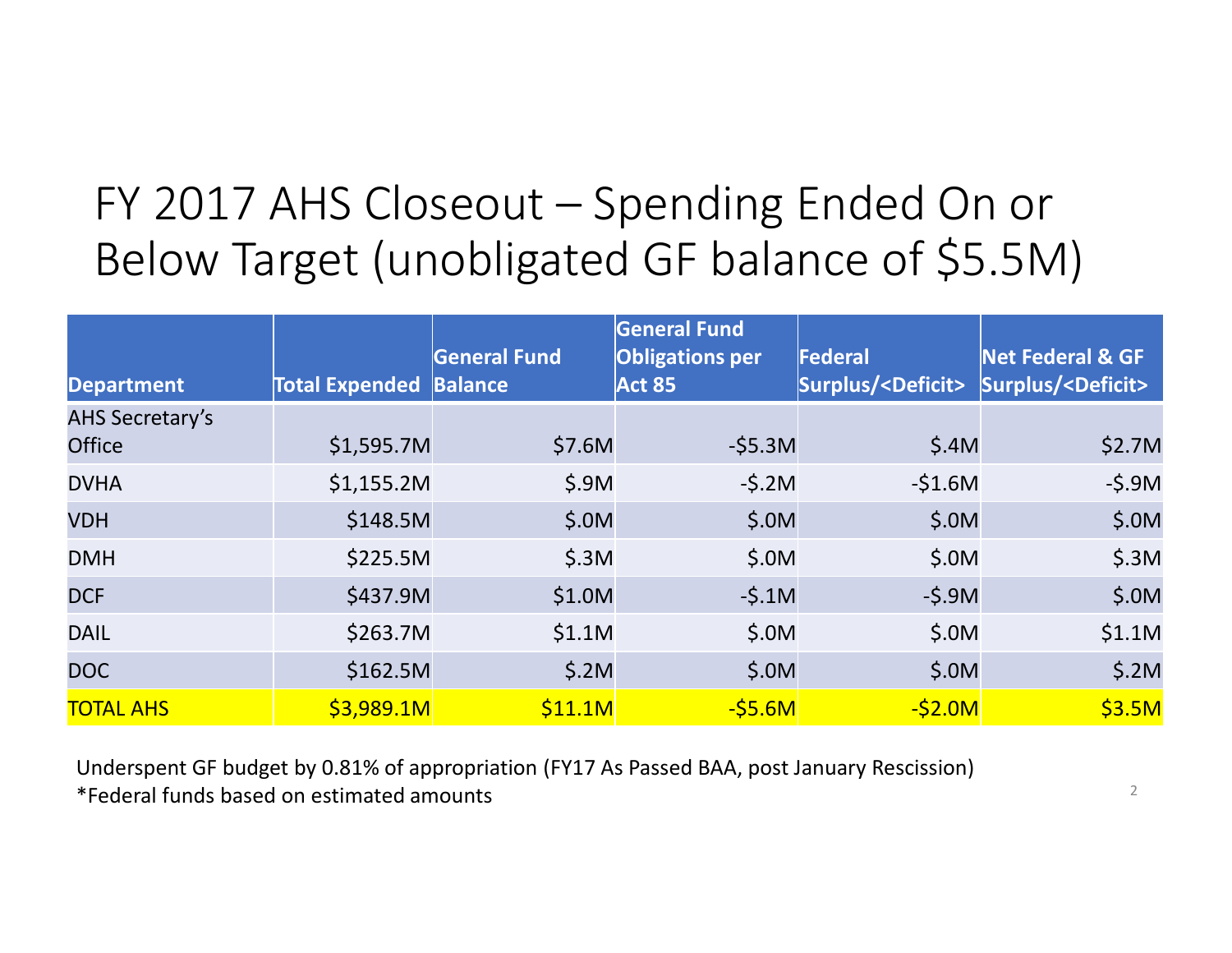## Department Specific Highlights

- AHS Secretary's Office Global Commitment Appropriation
	- Per Sec. C. 100.2 of Act 85 \$1.25M C/F for FY18 state match
	- Per Sec. C. 103 \$3,738,117 of any unencumbered General Fund appropriation in 2016 Acts and Resolves No. 172, Sec. B.301 as amended by 2017 Acts and Resolves No. 3, Sec. 18, and as further amended by Sec. C.107 of H.542 of the 2017 session, that would otherwise be authorized to carry forward shall revert to the General Fund and be reserved in the Human Services Caseload Management Reserve established in 32 V.S.A. §308b.
	- Per Sec. E.308.1 \$304K for Choices for Care savings
- DOC smallest amount of c/f in years = 0.17% balance of GF appropriation
- DCF General Assistance shortfall
- DVHA CHIP Admin 10% Cap
- AHS-wide Medicaid Admin Swap